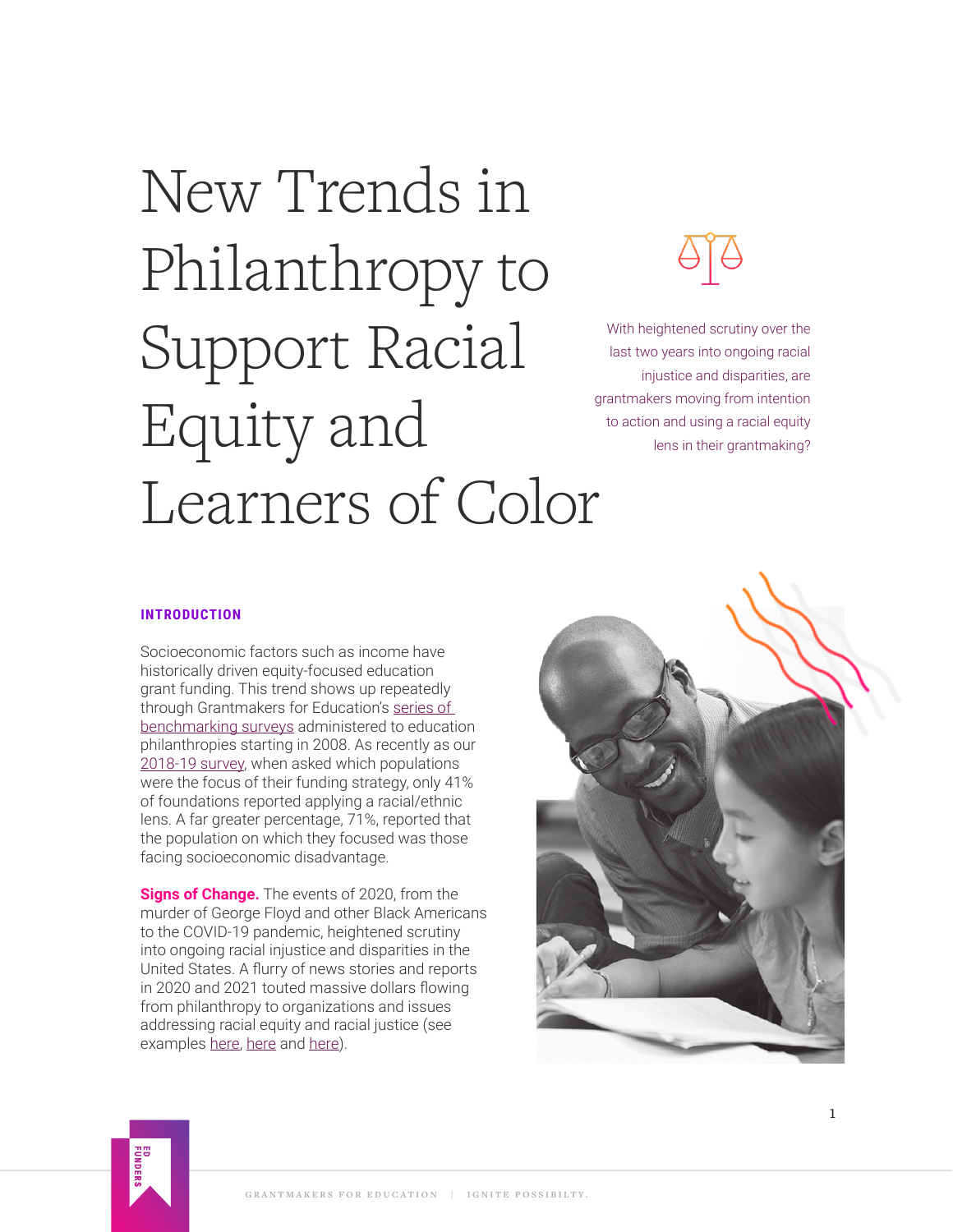Represented in those articles and interviews were philanthropies that fund education, many of which are members of Grantmakers for Education (EdFunders). Early attempts were made to quantify the total amount of these pledges, with some of the largest being [\\$200](https://www.mckinsey.com/featured-insights/diversity-and-inclusion/its-time-for-a-new-approach-to-racial-equity)  [billion estimated by McKinsey & Company](https://www.mckinsey.com/featured-insights/diversity-and-inclusion/its-time-for-a-new-approach-to-racial-equity) and [\\$11.9 billion estimated by Bridgespan and](https://www.bridgespan.org/insights/library/philanthropy/intention-to-impact-funding-racial-equity-to-win)  [Policy Link](https://www.bridgespan.org/insights/library/philanthropy/intention-to-impact-funding-racial-equity-to-win) using Candid data.

In addition to the media reports, our own [survey data in 2020](https://www.edfunders.org/wp-content/uploads/2021/12/TheBigVisionForTheNextStageOfEducationPhilanthropy12-9-2020.pdf) revealed that education funders believed racial justice was a top priority. Thirty-nine percent of respondents chose racial justice in education as their top priority (of five choices) for future funding, ranking it well above the other four choices.

**Conflicting Data.** Yet starting in 2021, new research reports were released decrying the lack of grant funding for organizations working to address racial equity and justice. Two notable reports were [Mismatched:](https://racialequity.org/mismatched/)  [Philanthropy's Response to the Call for](https://racialequity.org/mismatched/)  [Racial Justice](https://racialequity.org/mismatched/) by the Philanthropic Initiative for Racial Equity, which found that 6% of all funding supported racial equity, and [#JusticeIsTheFoundation: New Data on Racial](http://schottfoundation.org/justiceisthefoundation)  [Equity and Racial Justice Funding in Education](http://schottfoundation.org/justiceisthefoundation)  [Philanthropy](http://schottfoundation.org/justiceisthefoundation) by the Schott Foundation for Public Education, which found that 10% of all K-12 education funding supported racial equity. These numbers fell well below the estimates from McKinsey & Company, Bridgespan/Policy Link and others.

It takes time to steer large organizations in new directions, and data collection based on IRS Form 990s is often years old by the time it is publicly available. Consequently, the data from these research reports is mostly from 2015-2019 and does not reflect a potential shift happening in the field. This prompted us to ask whether the well-intentioned statements and announcements we saw in the news were translating into grant funding that could have an impact on learners of color.



Indeed, we are not the only ones asking this question. A May 3, 2022, [article in the](https://www.philanthropy.com/article/are-foundations-doors-opening)  [Chronicle of Philanthropy](https://www.philanthropy.com/article/are-foundations-doors-opening) questioned how well the pandemic-inspired changes in philanthropy were taking hold: "Of all the changes philanthropy has made, the increase in support for organizations led by Black people or supporting racial-equity efforts is perhaps the most tenuous, [Center for Effective Philanthropy President Phil] Buchanan says." Even the Bridgespan/Policy Link report mentioned above stated "…how much actual giving has happened is hard to definitively pinpoint."

#### **RESEARCH QUESTION AND METHODOLOGY**

In fall 2021, Grantmakers for Education set out to determine whether and how many of our members were moving from intention to action, making grantmaking decisions with explicit attention to racial and ethnic groups that have been historically marginalized.

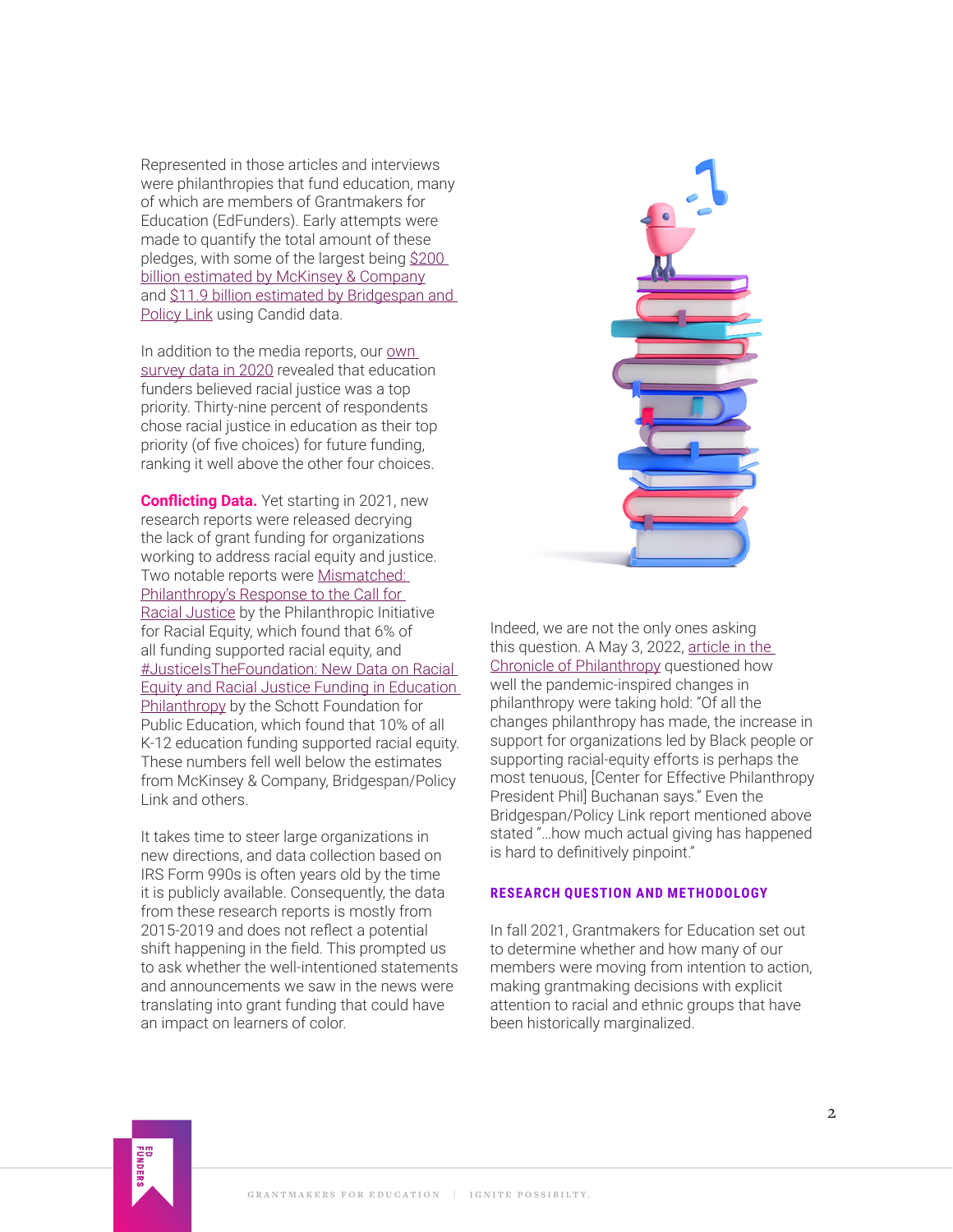<span id="page-2-0"></span>We drew on three sources of evidence to conduct this analysis:

- 1. Self-report of funding priorities on Grantmakers for Education's 2021 member survey.
- 2. Self-report of funding areas on Grantmakers for Education's membership form used for membership application or renewal.
- 3. A field scan of member websites. We included analysis of member websites for two types of evidence:
	- d. Specific grants to organizations or initiatives supporting historically marginalized racial groups in 2020, 2021 and early 2022.
	- e. A named focus in the organization's mission or strategy.

Data from the member form and the field scan was combined into one measure that indicates current grantmaking with a racial equity lens.

## **ANSWERING THE QUESTION**

**Member Survey.** We started with our own survey question administered in the fall of 2021 to 283 staff of Grantmakers for Education members. When asked "Is your organization doing more of its grantmaking with racial justice and diversity, equity and inclusion as a priority?," 60% of respondents answered Yes. An additional 3% responded that they are not increasing their funding because this is an ongoing component of their work, leading us to conclude that 63% of respondents see racial justice and diversity, equity and inclusion as a priority.

This measure gave us a sense of member action, but since more than one member representative from each organization could respond, and the anonymous survey prevented us from knowing how many organizations were represented, we needed a separate measure that would account for individual organizations.

**Field Scan and Membership Form.** Next, we conducted a field scan. The scan took place from November 2021 into May 2022, and asked "Is there evidence from 2020 through today, either through strategy, mission, giving or self-report that members are using a racial justice or racial equity lens in their grantmaking?"

We investigated the mission statements, strategy statements, annual reports and 2020-2022 grant reporting found on member websites to determine whether aspirations to support racial equity were starting to work their way into action.<sup>[1](#page-5-0)</sup> Additionally, we identified members that reported on Grantmakers for Education membership forms that they fund specific racial/ethnic populations and/or racial equity initiatives.

The combination of this data indicated that 72% of members showed some evidence of using a racial equity lens in their grantmaking. Given publicly available data, we were able to conduct this analysis on 217 grantmaking organizations.

# Two Indicators of Grant Funding Using a Racial Equity Lens



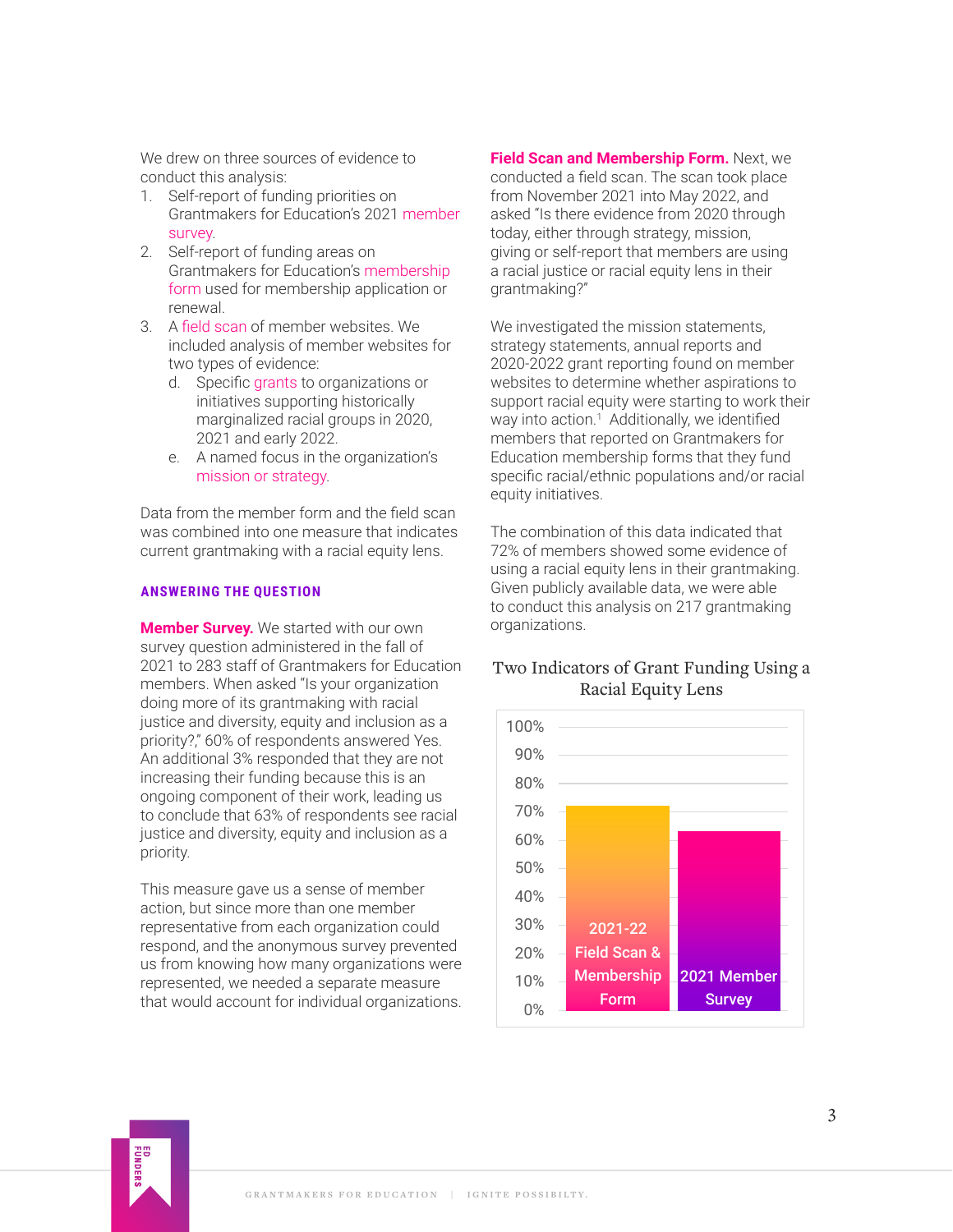<span id="page-3-0"></span>Within that 72%, members showed evidence in different ways. When looking solely at mission and strategy, 30% of members explicitly mentioned on their websites a strategy or mission based on race or ethnicity. (Of note, we observed some members clearly stating a shift in mission or strategy to incorporate racial equity or racial justice in the last two years.)

When looking solely at 2020-2022 grant funding, 43% of members showed evidence in their grantmaking that they use race or ethnicity as a focus.<sup>2</sup> When looking solely at self-reported funding areas on our membership form, 51% indicated funding based on race, ethnicity and/or racial equity.

The area where we saw the least amount of evidence in using a racial equity lens was in explicit language in members' missions and strategies. This may be a lagging indicator because the process of updating a mission or strategy can be a time-consuming, organization-wide process.

Of the members who showed evidence of using a racial equity lens, 22% demonstrated evidence in all three areas; 34% showed evidence in both funding areas and giving; 32% showed evidence in both strategy and giving; 27% showed evidence in funding areas and strategy. Almost 40% of members had evidence in only one area.



Showed Evidence in Grantmaking (Field Scan) Reported in Funding Areas on Membership Form







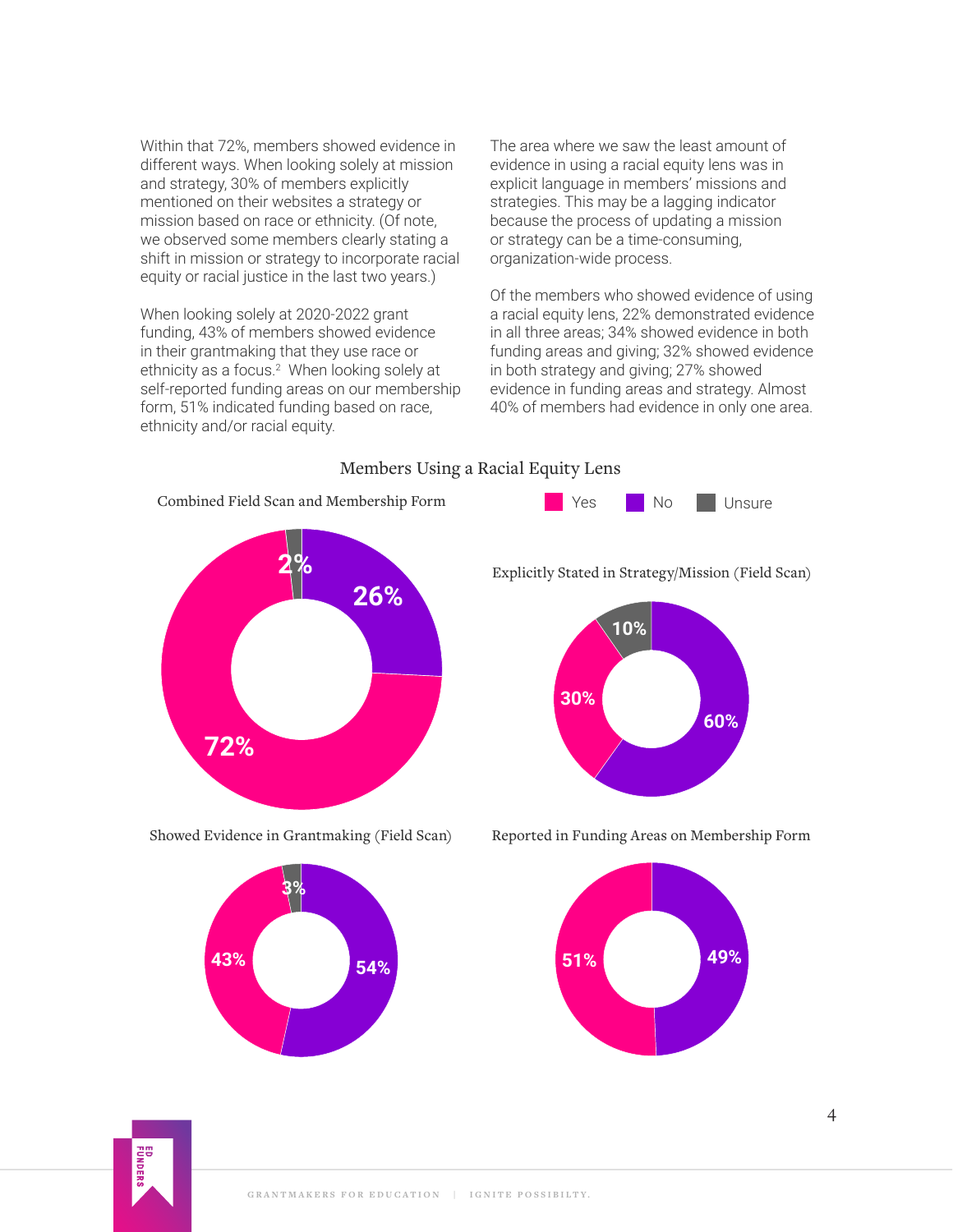# <span id="page-4-0"></span>Members Using a Racial Equity Lens: Where We Found Evidence<sup>3</sup>



Our data is not a measure of grant dollars and encompasses funding and strategy beyond education investments, however, our field scan confirms our 2021 survey results where members indicated prioritizing more investment in racial equity. Where 2018-2019 data suggested 41% of foundations were applying a racial/ethnic lens in their education funding, now up to 72% may be doing so.

### **WHY THIS MATTERS**

Beyond curiosity about philanthropic trends lie serious impacts on learners of color. Education inequity based on race is not new, however the [compounding impacts](https://www.tc.columbia.edu/articles/2021/july/new-research-shows-impact-of-covid--systemic-racism-on-black-students/) of [lack of progress](https://learningpolicyinstitute.org/blog/fifty-years-after-kerner-nation-still-separate-and-unequal) on the issue, the pandemic, the recession, and ongoing racial violence have generated a newfound urgency and prompted interrogation of systemic sources of disparities.

Almost seven billion philanthropic dollars were spent on K-12 education in 2018, according to Inside Philanthropy's State of American [Philanthropy: Giving for K-12 Education.](https://www.insidephilanthropy.com/state-of-american-philanthropy-pdfs/giving-for-k-12-education) [Research](https://edbuild.org/content/23-billion) shows that majority nonwhite school districts receive \$23 billion less in school funding annually than majority white districts.

Philanthropy cannot fill this gap, but it has the power to catalyze new approaches, research what works and influence the direction of public dollars.

## **WHAT'S NEXT**

Education philanthropists are increasing commitments for learners and leaders of color. Funders that have taken the initial step of stating support for racial equity and justice need to make sure there is actionable work following their words. Funders that are committing funding to racial equity in education need to proceed in ways that don't cause harm by listening to and centering the needs of students and leaders of color. Grantmakers for Education is [focused on](https://www.edfunders.org/about/)  [support](https://www.edfunders.org/about/) for members that want to grow in these areas. We encourage members to call on EdFunders to be your trusted partner in taking the following steps.

## **Impact.** Join the Equity and Grantmaking

[Impact Group](https://www.edfunders.org/impact-groups-equity-grantmaking/) to explore your grantmaking practice. Together we can:

- Explore ways to commit resources to racial equity and racial justice in education.
- Investigate the historical sources of the funds you are granting and the impacts of concentrated wealth in certain social sectors.
- Interrogate grantmaking and reporting practices to eliminate barriers to equitable funding.

**Learning.** Work with us to plan programs that support collaboration and learning about racial justice. Together we can:

- Challenge assumptions about systems and structures in education and explore innovative ideas.
- **Connect broad aspects of learners' lives,** from birth through workforce, from health to community.
- **Learn directly from people who have been** historically silenced or marginalized by systems of oppression and are proximal to marginalized communities.